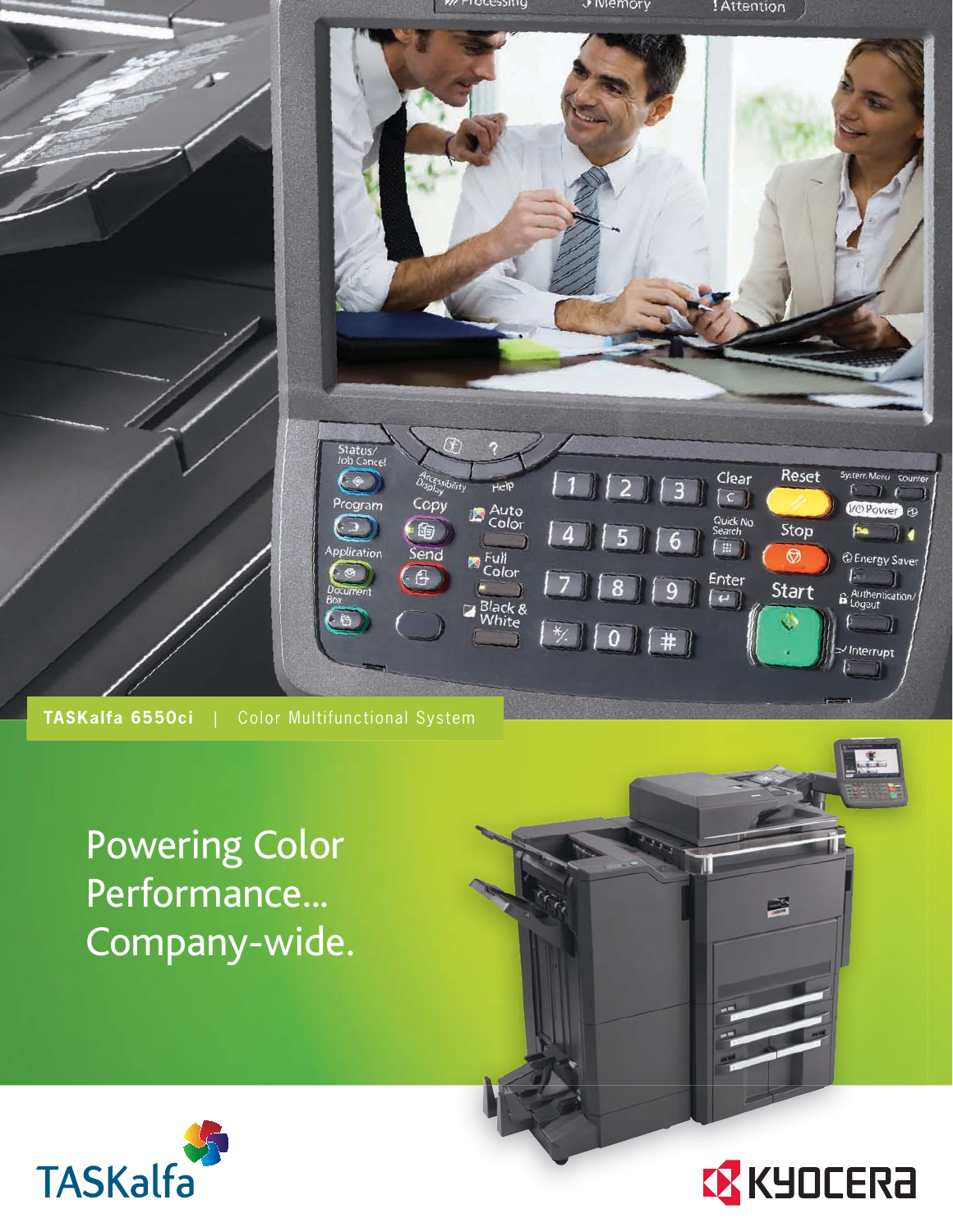

## Elevating Performance to New Levels of Excellence

Designed to be the ultimate solution to your document imaging needs, the versatile TASKalfa 6550ci efficiently handles day-to-day projects at an impressive 65 ppm black and color, as well as more complex pieces with ease, through **highly productive functionality**, **superior document handling** and **flexible product configurations**. Create spectacular printed pieces in-house and reduce outsourcing costs thanks to **exceptional printing capabilities** and **vibrant color technology**, including an optional EFI Fiery® Controller. Transform your document workflow and simplify your business processes with the added power and capability of **integrated business applications**.



Kyocera's **award-winning ultra-reliability** and unique long-life technology ensure superior performance, proven productivity and maximum efficiency. When it comes to document imaging innovation and quality you can rely on, the TASKalfa 6550ci delivers.

### Feature-Rich Design Brings Innovation to Your Enterprise

The TASKalfa 6550ci is strong on features and configurations, offering the flexibility to scale your MFP to the specific needs of your enterprise. It's all about feature-rich design with a focus on value and exceptional color functionality.

- A standard 270 sheet **Dual Scan Document Processor** enables super fast scan speeds of up to 200 images per minute.
- A standard **USB Host Interface** provides convenient print-from or scan-to capabilities for today's 'on the go' workforce in XPS, PDF, JPEG and TIFF.
- **Robust connectivity** features including standard Gigabit Ethernet, offer seamless integration within virtually any network environment or platform.
- **Lightning fast processing speeds** of 916 MHz, with standard 2 GB of RAM and Dual 160 GB of Hard Disk Drive space support exceptional all-in-one productivity.
- An adjustable 10.2" **Color Touch-screen Control Panel** is mounted on a movable arm for maximum viewing comfort. Intuitive prompts, on-board help guidance and accessibility display make programming from the device quick and effortless.
- Kyocera's **long life technology** and **'class leading' drum yields** deliver extended preventive maintenance intervals and maximize device "uptime". This adds up to ultra-reliable operation and a low total cost of ownership.
- **Kyocera Command Center RX**, the MFP's embedded web home page, gives you the remote access you need to check device status, establish system settings, or access stored Document Box files from your desktop.
- **Impressive toner yields** of 70,000 pages for black and 30,000 pages for each color, maximize productivity, and minimize interruption, allowing you to run high quality, long print jobs with ease.
- The optional **4,000-sheet finisher** combined with booklet and tri-fold options provides the professional touch your output deserves, letting you efficiently handle larger runs in-house, optimizing time and minimizing costs.

# Only From Kyocera

Kyocera Mita Corporation is a global leader in the digital imaging industry, with an award-winning line of TASKalfa multifunctional systems and ECOSYS laser printers, products that consistently set the standard for high performance, superior image quality, ease-of-use and durability. Along with a full complement of advanced business applications and networking solutions, Kyocera's robust product line supports your need for maximum productivity at minimal total cost.

Kyocera continually strives to raise the bar for excellence in both products and service for exceptional results you and your business can count on.

#### Keeping the Future Green

Kyocera is committed to pursuing a harmonious balance between economic development and environmental preservation. We adhere to the goals of our worldwide Environmental Action Plan in developing office solutions with environmentally friendly and superior energy- and supply-saving features, without compromising your productivity.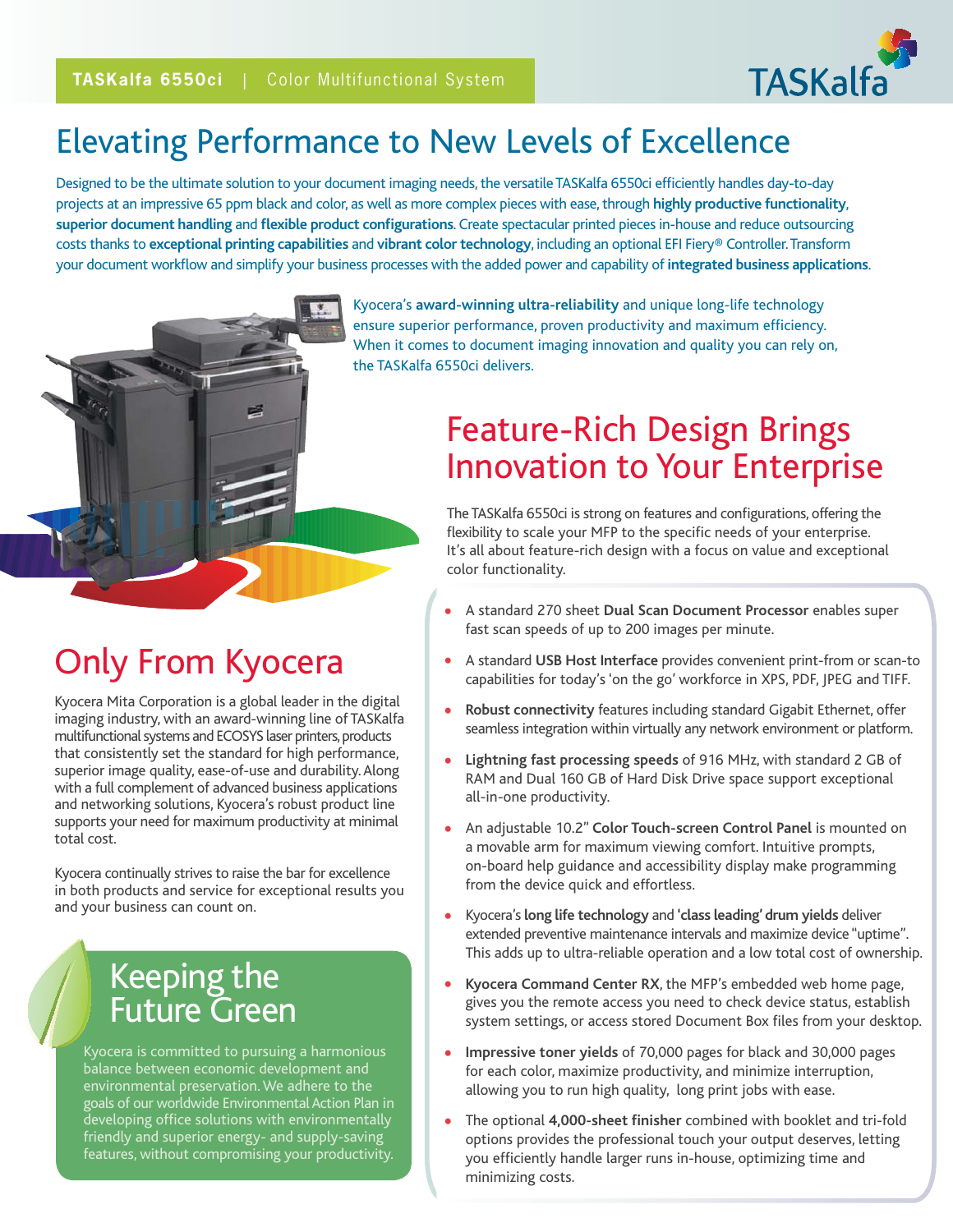# **EX KYOCERA**

## The Power to Take Control of Everyday Tasks and Keep Information Moving

Information is your most important business asset, and you need a 'no holds barred' document imaging system to keep it flowing seamlessly. The TASKalfa 6550ci raises the bar on core functionality with unparalleled efficiency:

- **Exceptional print and copy capabilities** power your communications via robust paper handling up to 12" x 47" and 110 lb cover, plus a remarkable 7,650 sheet paper capacity option for long print runs and minimal interruptions.
- **Secure Document Box** lets you keep frequently used documents close at hand for hassle free printing, secure file sharing and pin-based Private Print.
- Pre-program and store commonly used copy, scan and print settings at the control panel and the KX Driver to simplify your daily tasks.
- Optional **Super G3, LAN Fax and Dual Fax** capability add versatility while leveraging your investment in an MFP.

#### Make a Professional Statement with Color Innovation

From banners to booklets, nothing handles color like the TASKalfa 6550ci. Easily manipulate and optimize color with precision through the KX Driver's Imaging Tab.

For more graphic-intensive workflows, elevate your color to the next level with the optional EFI Fiery® controller. Easily

programmable, it gives you the advanced management tools you need for vibrant, consistent and spot-on color across multiple media.

#### Which Configuration is Right for You?

Truly designed with you in mind, the TASKalfa 6550ci brings configuration flexibility to the workplace, allowing you to customize the MFP to your specific paper handling needs.

#### **Paper Handling Flexibility**





Optional 4,000 Sheet Finisher Additional Options...  $\Box$  2/3 Hole Punch □ 7-Bin Mailbox **Booklet and Tri-Fold**  $\Box$  Copy Tray



# Enhanced MFP Performance… *Powered by* HyPAS®

Enhance your TASKalfa 6550ci's capability with unique and scalable business applications, powered by HyPAS –Kyocera's powerful software development platform. These applications, developed by Kyocera or by our third-party solution partners, allow your business to further optimize your TASKalfa MFPs' "out-of-the-box" performance. Kyocera applications transform your MFP into a powerful resource that suits your existing document imaging and workflow needs today, as well as delivers the flexibility you need for tomorrow.

Kyocera's expanding suite of business applications include:

- **Capture2Go** Mobile printing and scanning for your Apple iPhone, iPad and iPod Touch.
- **OpenText RightFax** Scan and send documents to the RightFax server directly from TASKalfa MFPs for full fax server integration.
- **SharePoint Connector** Microsoft SharePoint users can scan documents into their SharePoint folder and search/print directly from the TASKalfa MFP control panel.
- **Card Authentication** Authenticate, Authorize and Track individual MFP usage with the simple swipe of a HID-card.
- **DMS Link** Connect your TASKalfa MFP to popular document management systems like SentryFile and Laserfiche for document capture and routing.

Visit www.kyoceramita.com to learn more about additional business applications designed to fit your essential needs.